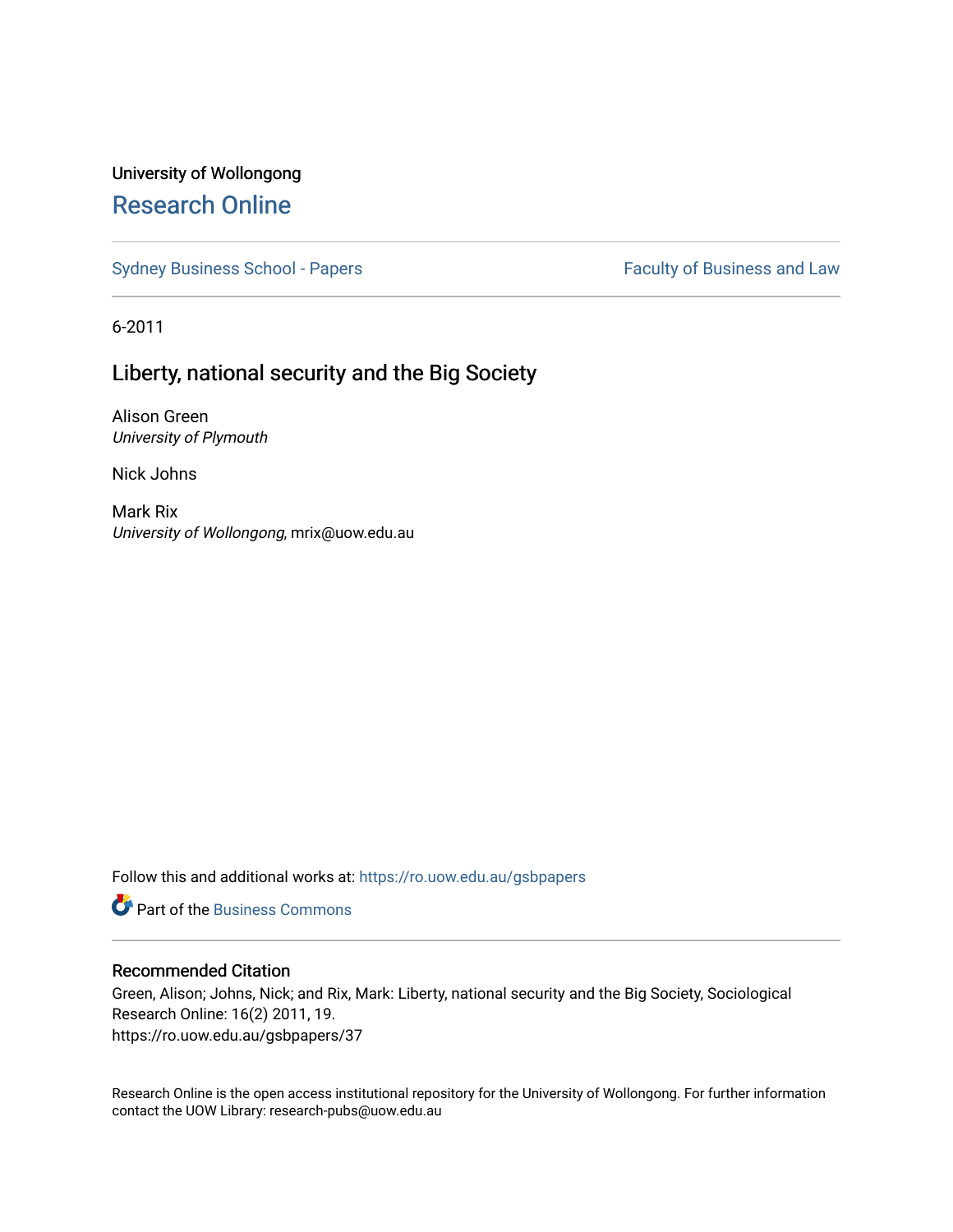# Liberty, national security and the Big Society

### Abstract

The Big Society agenda of the UK Coalition Government has had a significant impact on welfare policy as well as the terms of the debate about how welfare should be provided for and regulated. The ripples have travelled far beyond the UK and similar discussions are occurring in different national contexts. One such has been Australia, where commentators and policymakers are considering the ramifications of a Big Society approach for domestic social policy (Cox 2010). This debate no longer focuses on the 'New Public Management' agenda with its emphasis on outsourcing to third and private sector providers and the creation of market-like structures and mechanisms for welfare provision. Instead, there is a renewed interest in strengthening communities and developing the voluntary capacities within them to enable them to shoulder the responsibility for service delivery, community safety and reinforcing social cohesion. Nevertheless, effectively the objectives are the same: smaller government, reduced social expenditures and an individualistic society.

### **Disciplines**

Business

### Publication Details

Green, A., Johns, N. and Rix, M., Liberty, national security and Big Society, Sociological Research Online, June 2011, 16(2), 19.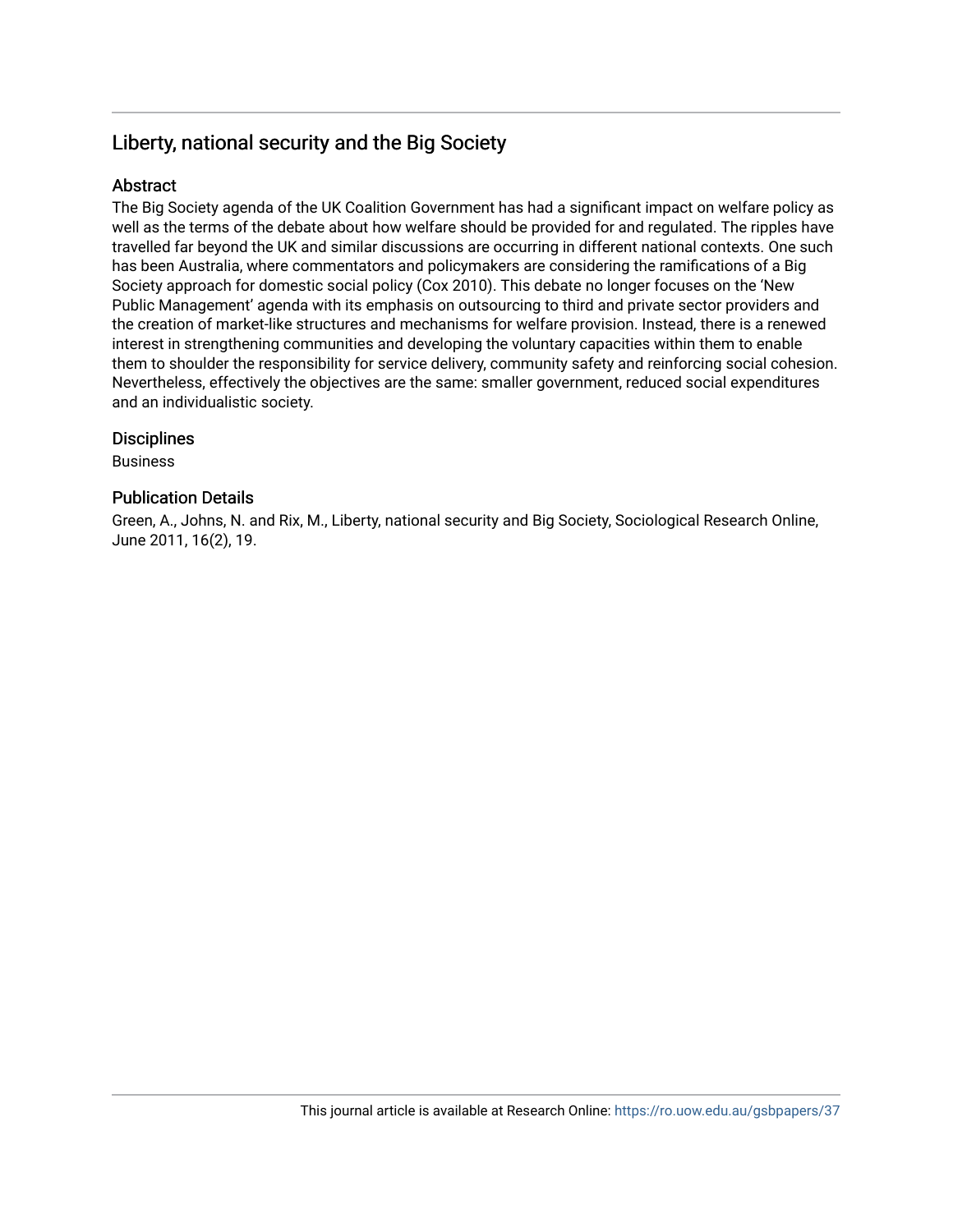# **Liberty, national security and the Big Society**

Alison Green, Nick Johns and Mark Rix

(a version of this paper was published in Sociological Research online 16 (2) 19 (June 2011)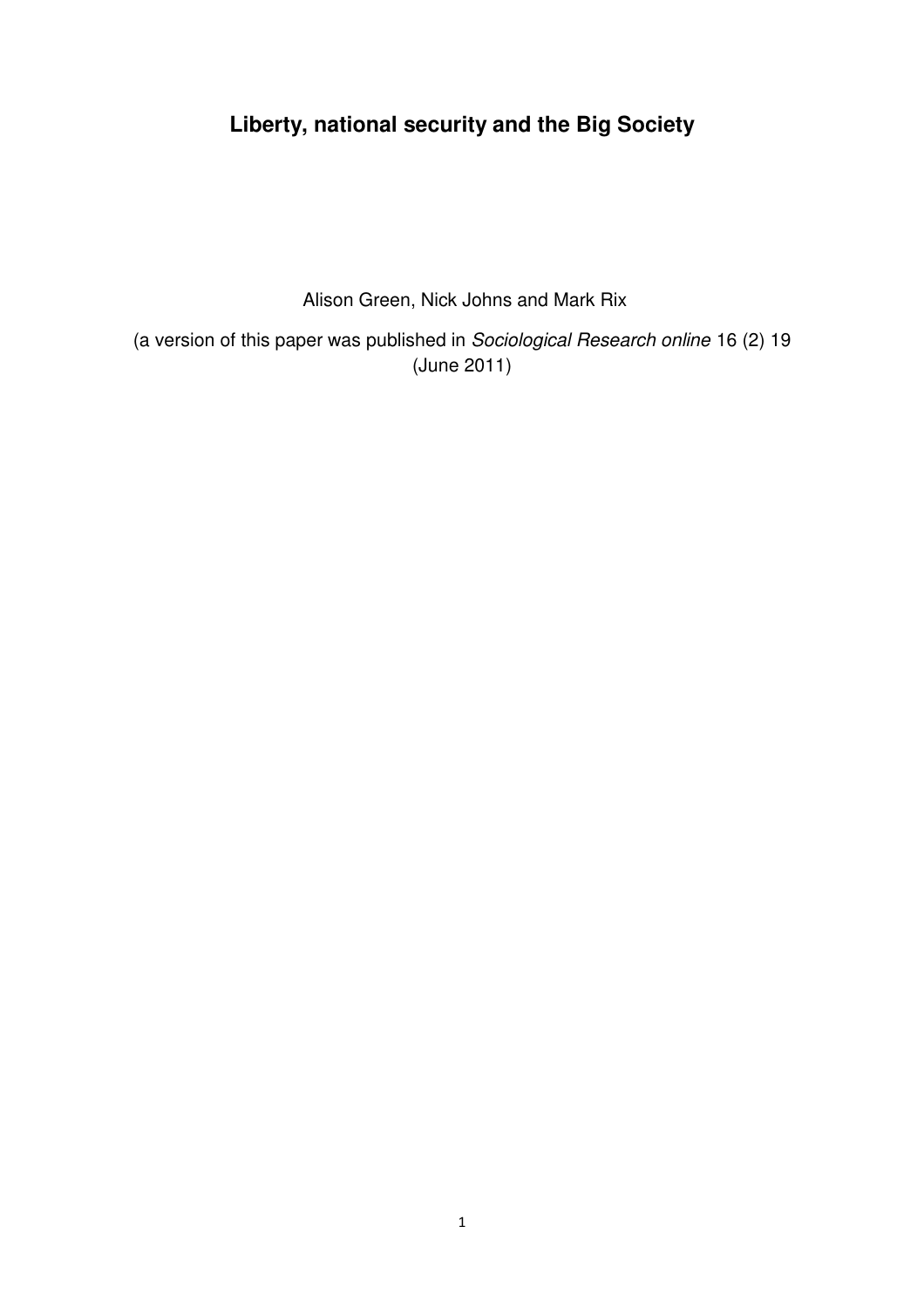# **Liberty, national security and the Big Society**

### **Introduction**

The Big Society agenda of the UK Coalition Government has had a significant impact on welfare policy as well as the terms of the debate about how welfare should be provided for and regulated. The ripples have travelled far beyond the UK and similar discussions are occurring in different national contexts. One such has been Australia, where commentators and policymakers are considering the ramifications of a Big Society approach for domestic social policy (Cox 2010). This debate no longer focuses on the 'New Public Management' agenda with its emphasis on outsourcing to third and private sector providers and the creation of market-like structures and mechanisms for welfare provision. Instead, there is a renewed interest in strengthening communities and developing the voluntary capacities within them to enable them to shoulder the responsibility for service delivery, community safety and reinforcing social cohesion. Nevertheless, effectively the objectives are the same: smaller government, reduced social expenditures and an individualistic society.

### **Big Society**

'Big Society' is central to the current Coalition government's agenda. The ideas of community participation and increased voluntarism are not unique to this government, however. The previous Labour government also encouraged community participation through their 'citizenship' programme. However, citizenship was linked to duty and responsibility and the 'Welfare to Work' programme. Community participation was encouraged to strengthen communities and to provide the necessary 'social glue' for a peaceful, cohesive society. In that way fewer resources would be needed for policing and resolving social problems. The 'Big Society' may seem to be rooted in very similar ideas but it has some important differences.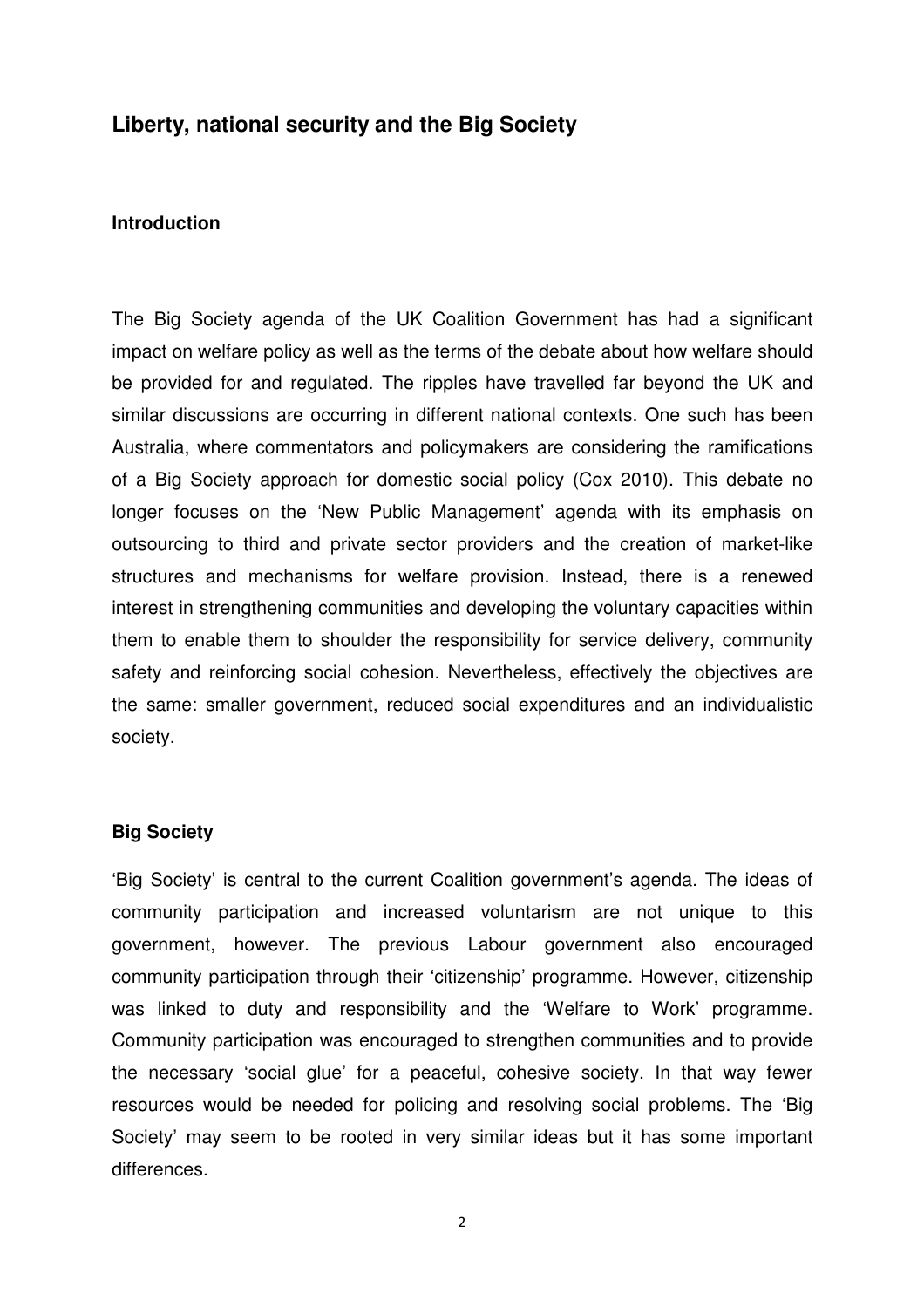The current ideas can be traced back to the Thatcher years when arguments were made for the involvement of the voluntary sector based on increasing the diversity of provision and participation (Hadley & Hatch 1981). The political right also argued for the involvement of the voluntary sector as a competitor and substitute for the public sector (Brenton 1985). Throughout the 1980s the Thatcher governments encouraged the voluntary sector to take on greater responsibility and funding increased to over £4billion by 1987 (Home Office 2004). Charitable donations were also incentivised at this time through the tax system. Perhaps the most concrete example of support for voluntary provision was the 1988 housing legislation which transferred power away from local authorities to voluntary sector housing associations. In addition, the introduction of market-led arrangements for the provision of community care drove provision away from the public sector toward the voluntary and private sectors.

The Coalition Government's vision of the Big Society is not entirely clear, but according to Prime Minister David Cameron it is based on the premise that 'we can all do more'. In this sense, the Big Society is a mechanism which enables our civic capacity to grow, in order to solve problems that were previously addressed by the State (Rowson et al. 2010). For the Conservative Party the 'Big Society' is more than voluntarism, it is about unlocking social capital. For them social capital is about personal networks which are not controlled by the State. They emphasise the importance of groups which receive no State funding and rely totally on volunteering or locally raised funds. This is wrapped up in rhetoric around freedom from State control and liberal individualism.

We argue in this paper that, in the wake of the 9/11 attacks in the United States, domestic counter-terrorism policy has emerged as a key area in which tensions between 'governmental paternalism' and individual responsibilities are most evident. Since then governments in the West have evidently come to believe that in effect 'national security' means the protection of their countries from the threat of terrorism. Many of these governments, including the British and Australian, apparently assume they have a moral obligation to the countries and cultures who are believed to be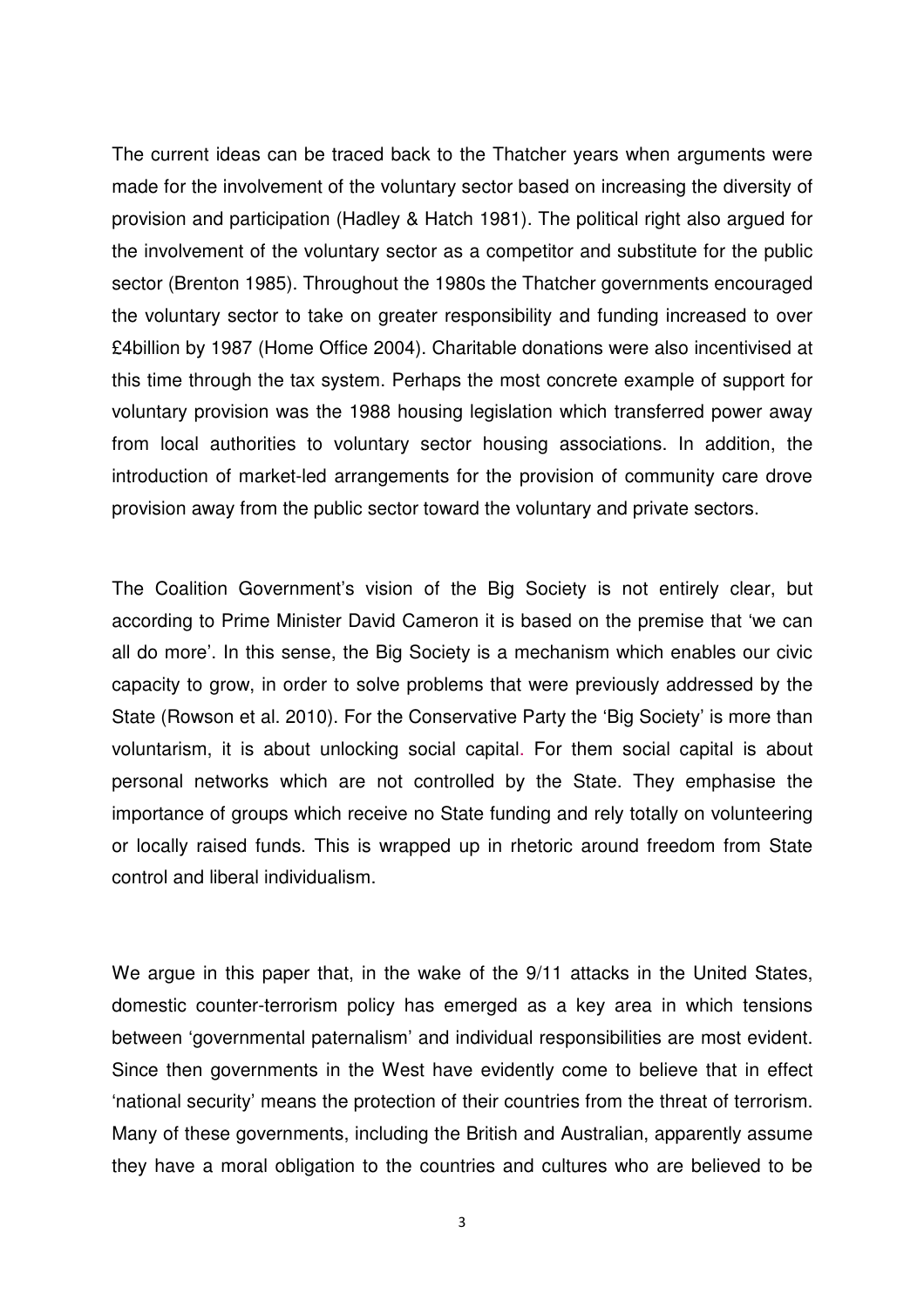most susceptible to terrorist contamination to 'save them' via liberal Western values and institutions delivered by means of 'the good war' (Dexter 2007) or crusade. There is a clear synergy here, for the gift of 'salvation' is also believed to be the West's best defence against foreign terrorism. While the global 'War on Terror' sets the international context for this paper, it is chiefly concerned with comparing British and Australian domestic counter-terrorism policy in order to draw out the connections between the two but also the points of differentiation. Even though we will consider important issues such as their seemingly common attitudes towards Islam (Poynting & Mason 2006) and the convergence in ideas about the perceived threat of multiculturalism (Kirkup 2011), the central question we pose here is this: does the Big Society agenda of the Coalition Government provide a template for Australia to emulate to give substance to its self-proclaimed commitment to human rights and the rule of law?

# **Great Britain and Counter-Terrorism**

The Blair Administration, in power at the time of 9/11, responded vigorously to what was perceived to be a new and more dangerous security environment. Its foreign policy was largely driven by events abroad that it believed threatened the country's security and broader interests. The expeditions to Iraq and Afghanistan were two of the incursions that demanded most attention, and human and material resources. The former was predominantly based on the pretext of the need to eliminate Saddam Hussein's non-existent weapons of mass destruction, and his imagined links to al Qaeda, the latter on the pretext of the need to neutralise and eliminate the global terrorist threat at source. On the domestic front, a whole raft of new legislation was introduced enabling the British State to deal with the home-grown and imported terrorist threats (Greer 2008). This new legislation really wasn't so new, based as it was on the framework developed during the Troubles for countering the Irish terrorist threat within mainland Britain, in Northern Ireland and emanating from the Republic of Ireland (Trimble 2011; Hillyard 1993). The focus of the measures adopted to counter the new threat of course moved from Irish Republicanism and nationalism to Islamic fundamentalism and extremism or, more simply, just Islamism (Poynting & Mason 2006; Sayyid 2003; Spalek 2007).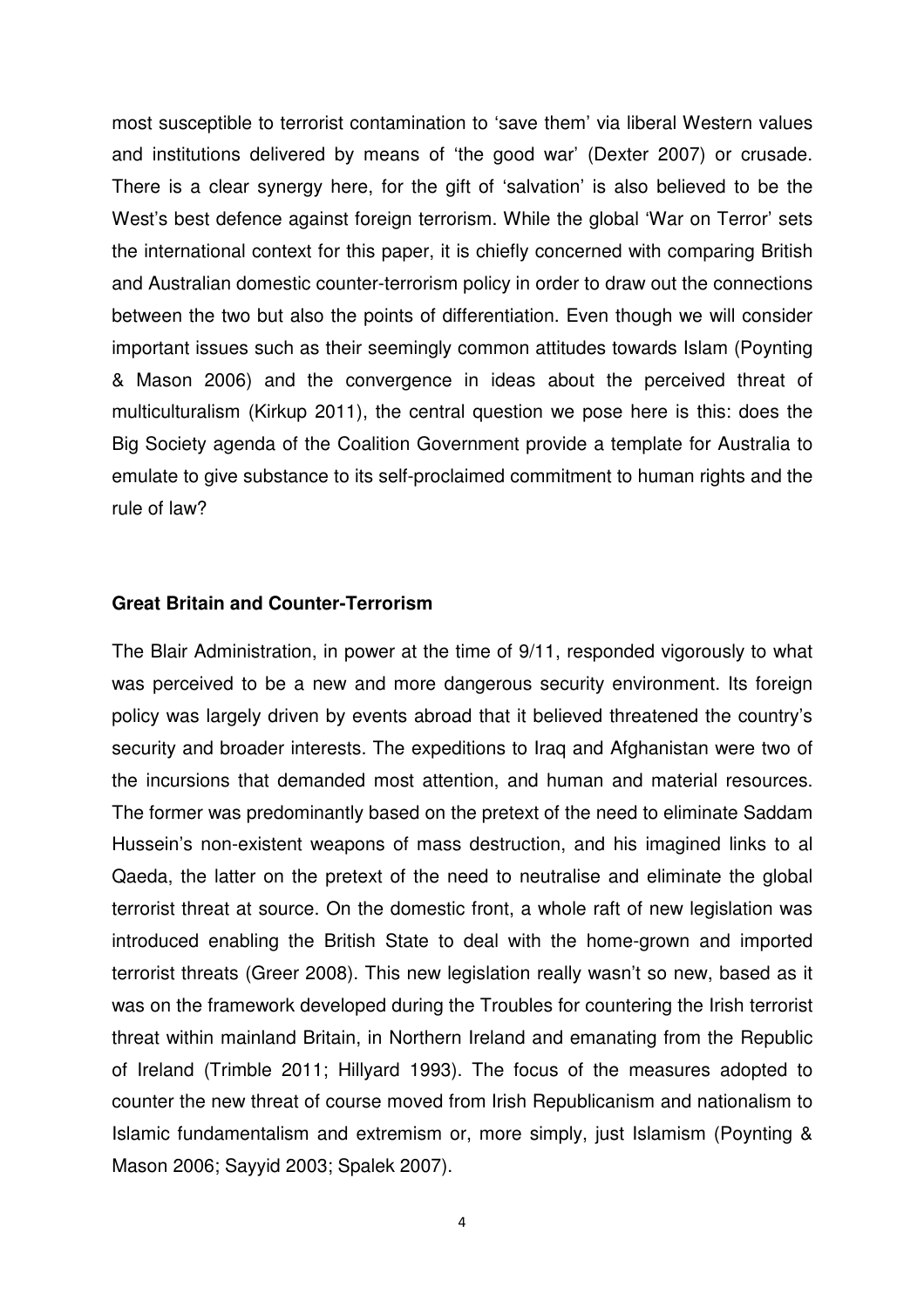We do not have sufficient space to fully outline the raft of counter-terrorism legislation and policy enacted by New Labour but the key instruments included:

- The Terrorism Act 2000 This Act defined an 'action' or 'the mere threat of action' as that which advances a cause that attempts to influence the government and that falls into one of several categories including serious damage to property.
- The Anti-Terrorism, Crime and Security Act 2001 The key provision for our purposes was the desire to remove foreign individuals suspected of international terrorism, or to detain them indefinitely where this was not possible, all at the behest of the Home Secretary.
- Prevention of Terrorism Act 2005 faced with a judiciary armed with European legal instruments New Labour used this Act to replace pre-charge detention with control orders.

The impact on the Muslim community and black and minority ethnic groups (BMEGs) has been significant. A key dimension of this has been a process of demonisation which has been cleverly executed by the right-wing tabloid press, culminating in a claim that fundamentalists were aiming to sabotage the recent Royal wedding (Daily Mail 2011). Predictably this has led to abuse and harassment on the streets by the police formalised in stop and search, and supported by more widespread harassment (Sivanandan 2006). Just as with the legislation introduced in Northern Ireland, the measures aimed at specific groups have the potential to creep outwards to incorporate the general population (Hillyard 2005). This has meant detention without charge, jury trials removed for specified cases, facts concealed from detainees, suspects subject to house arrest or curfew and continual attempts to extend periods of detention (Bright 2008). At the height of this activity it was suggested that: 'Blatant violations of due process are becoming a normal part of British law' (Ackerman 2006: 42).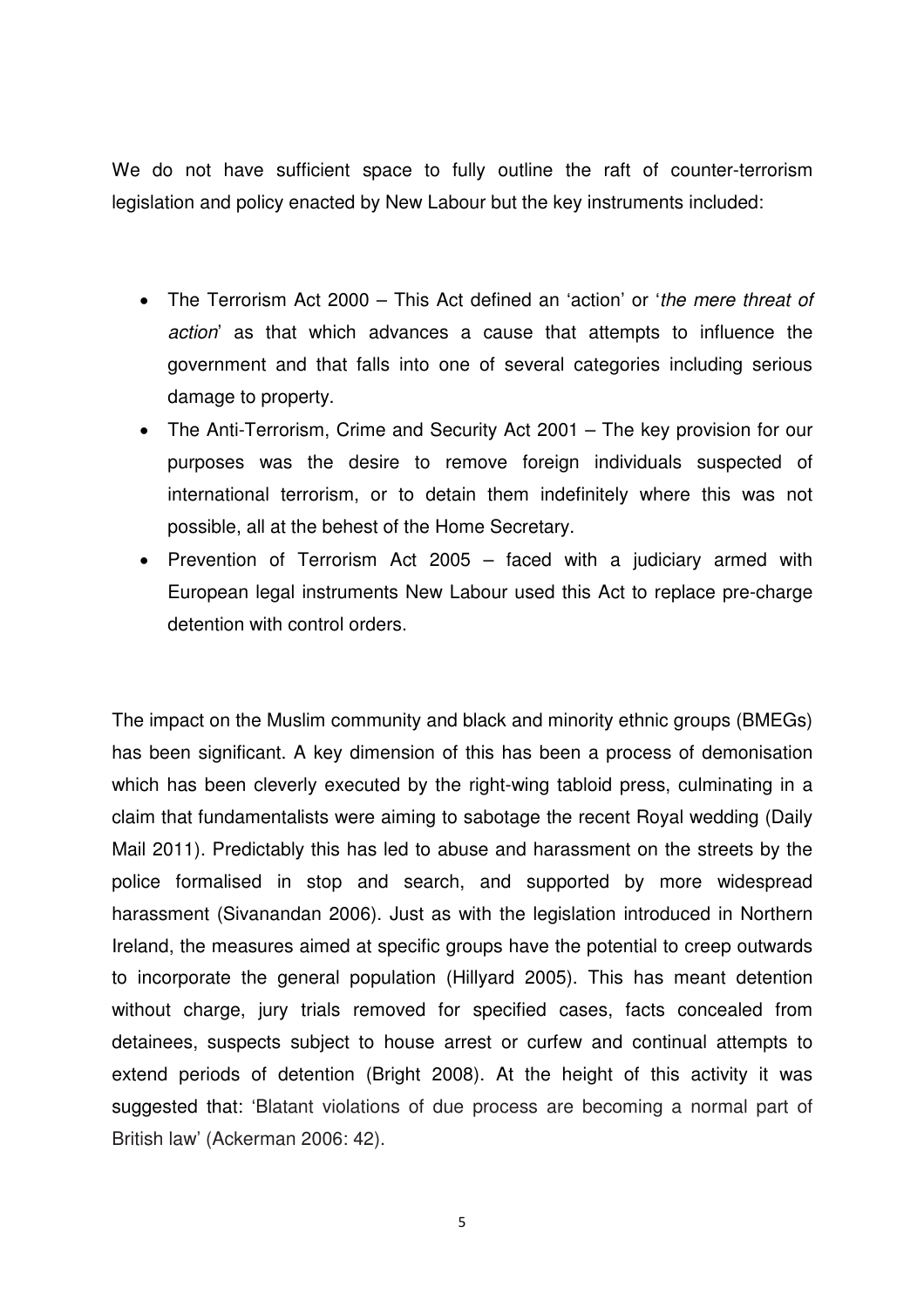In 2010 New Labour were finally ejected from office by a Conservative/Liberal Democrat Coalition promoting the establishment of the Big Society to repair what Cameron had in opposition called the Broken Society. As set out above the key components of this ideological project are a desire to revive civic responsibility through voluntarism (again), to reduce public expenditure and to prioritise liberty, though of course to the classical Liberal these latter points are inextricably linked; reducing public expenditure is an important measure to increase individual liberty. In the context of the Big Society and the Coalition Government's approach to counter terrorism this has had significant policy implications and consequences.

Perhaps one of the most noteworthy changes has been the introduction of the Protection of Freedoms Bill in an attempt to reclaim some of the ground that had been lost under New Labour. With reference to counter-terrorism under this legislation terror suspects can now be detained for 14 days without charge compared to 28 previously; the use of DNA and CCTV cameras has been constrained; and stop and search laws are restricted. Another important dimension of the Big Society agenda has been the reduction of police numbers as part of a broader drive to reduce government spending. This may suggest that the new Government recognises that a number of provisions and counter terrorism laws really provide little or no protection from the terrorist threat or that the level and imminence of the threat were exaggerated. Another dimension of this relates to the expectation that citizens ought to take greater responsibility for their welfare and by extension their security through the promotion of citizen patrols; that is the furthering of the outsourcing of police functions to individuals in their communities, such as the Street Pastors initiative whereby Christian groups patrol the night-time economy, and, more recently, schools (Johns et al. 2009; McGuiness 2009). This movement away from anti-terror impositions on liberty is a fragile development that, in the face of a raised terror alert or an actual event, will no doubt quickly bring about a return to the status quo ante. Indeed, even an event as apparently benign as the Royal Wedding saw a determined police campaign to stamp out dissent and expressions of republican sentiment by pre-emptive strikes against likely protesters and enforcing exclusion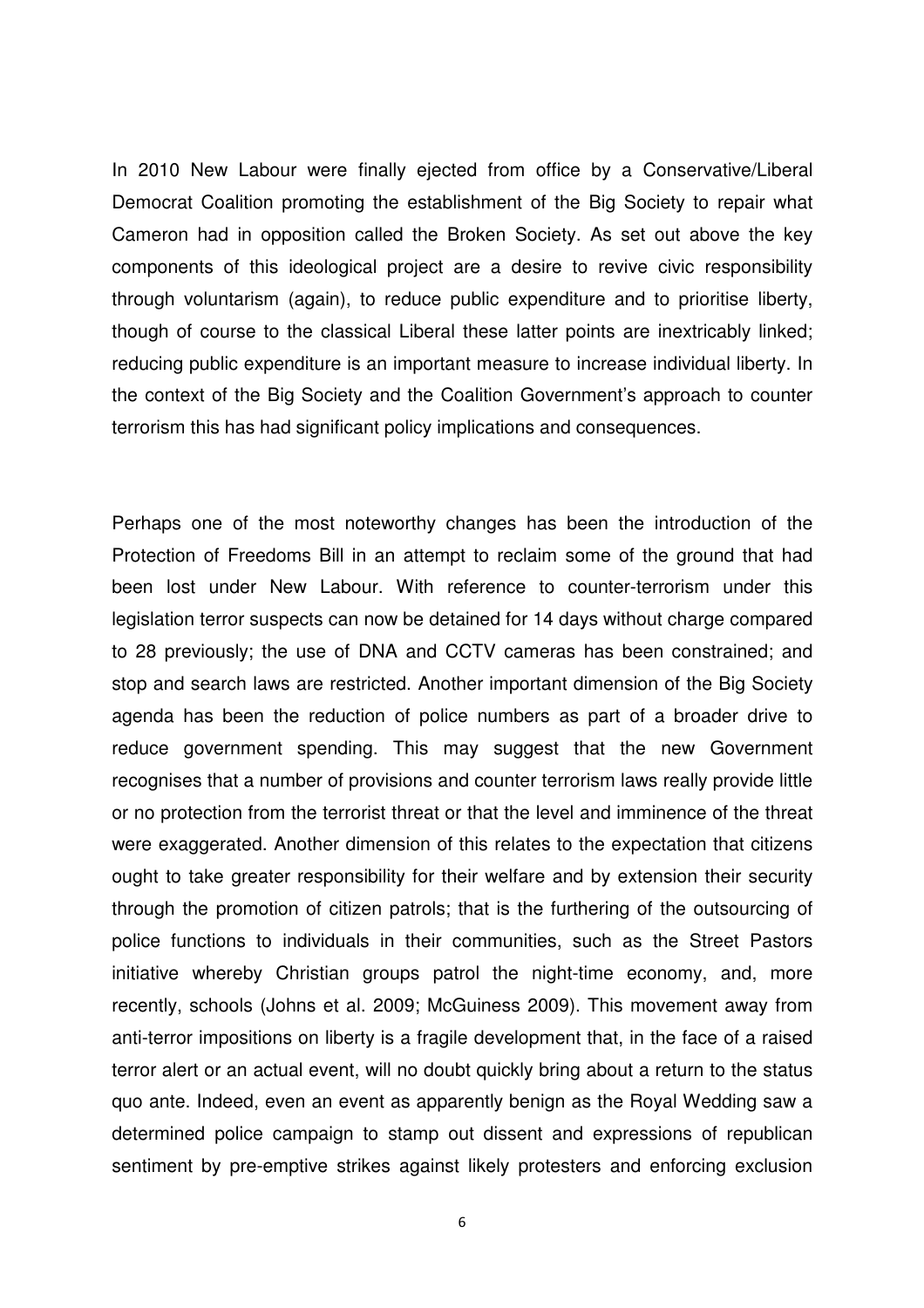zones around certain locations (Aitchison 2011). Labour's Serious Organised Crime and Police Act was tremendously helpful to the police in effecting this response. In the wake of the unlawful execution of Osama Bin, even more severe pre-emptive actions can be expected.

### **Australia and counter-terrorism**

Like the Blair Administration, the Howard Administration in Australia responded energetically to the events of 9/11 and the changed security environment that ensued. Australia willingly joined the 'Coalition of the Willing' and went to war in Iraq for essentially the same reasons as had the British, and also participated in the Afghanistan incursion on an almost identical pretext. As in Britain, Australia adopted a raft of counter-terrorism laws that, nevertheless, outstripped the Mother country's in volume and harshness. There are, however, some even more notable differences between the two countries' approach to counter-terrorism. Unlike Britain, Australia has never faced a threat like that of Irish Republicanism and the atrocities carried out on mainland Britain in its name during the Troubles. And, Australia did not introduce a Human Rights Act as Britain did in 1998 (effective from 2000) which to an extent moderated the severity of the measures contained in the counter-terrorism legislation that, in any case, was subject to review by the European Human Rights Court. Australian Governments have steadfastly refused to adopt a bill of rights which may have moderated its tough counter-terrorism approach.

It is important to understand some of the events which helped to shape the regional and historical context within which Australia's counter-terrorism regime was developed. To begin with, Indonesia is Australia's largest neighbour and has the world's largest Muslim population. It is the home of Jemaah Islamiyah (JI), a terrorist organisation committed to violent jihad and with links to al Qaeda. JI was responsible for a number of attacks conducted over the past 9 years that on occasion directly targeted Australians or Australian interests (for details, see Australian Government 2010). Nevertheless, Australia has never experienced a terrorist attack on its own territory and the threat is currently rated at 'medium' by the Australian Government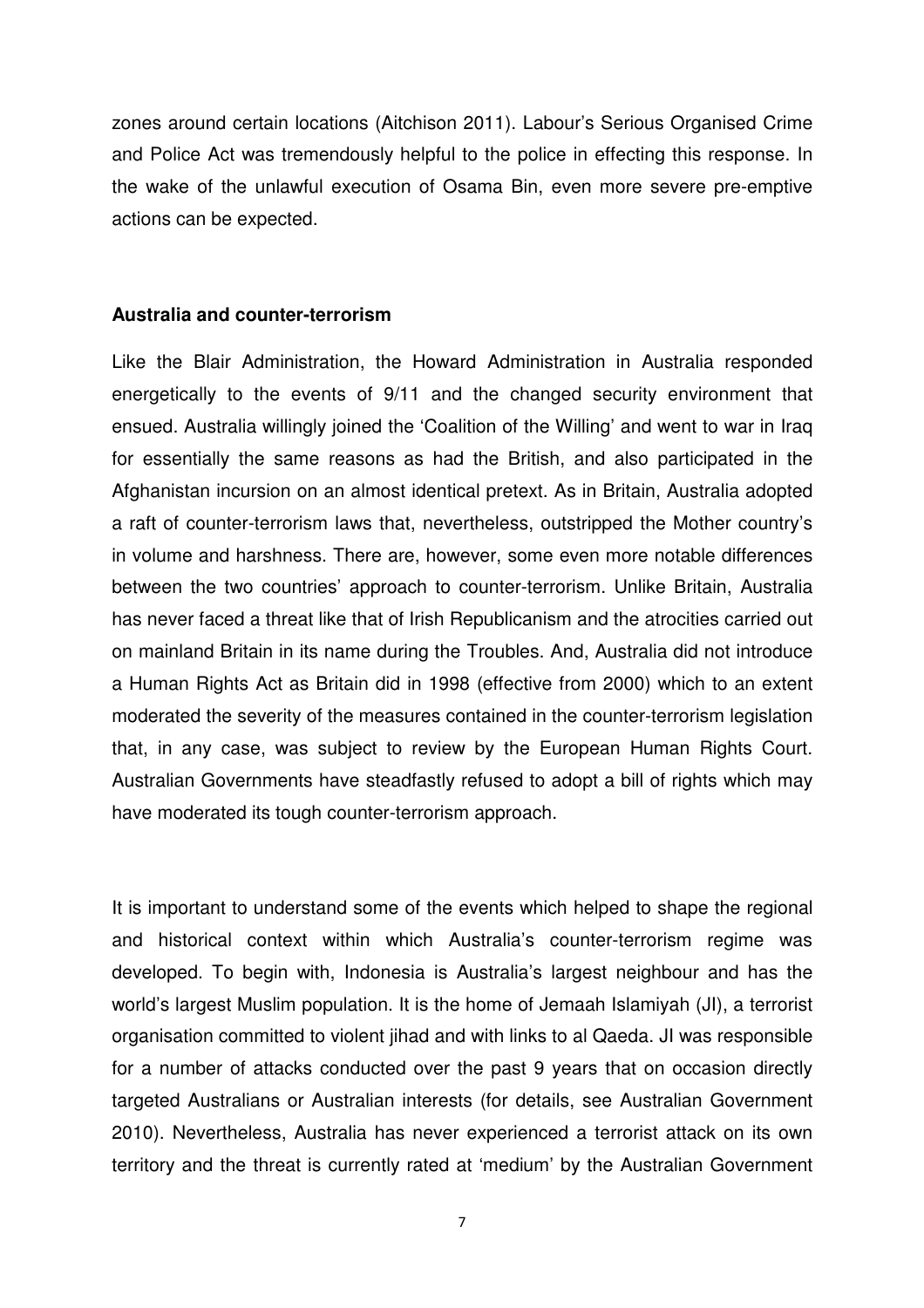(Swan 2011). In other words, the size and severity of Australia's counter-terrorism regime are completely out of proportion to the level of threat it faces.

Australia's first counter-terrorism bill was introduced into Parliament in 2002 (the Security Legislation Amendment Act) which, amongst other things, defines a 'terrorist act' so broadly that it criminalises, and subjects to severe penalties, any actions taken in support of a political organisation that engages in 'physical resistance' against an existing government in Australia or overseas (Rix 2006). For the remainder of the Howard Administration's time in office there was a veritable avalanche of counter-terror bills, totalling 44 separate pieces of legislation. George Williams has aptly described this as a 'frenzy of lawmaking (Williams 2011).'

It is not only the sheer quantity of Australia's counter-terrorism legislation that is exceptional, the measures introduced by the legislation are even more out of the ordinary. These include removal of the right to silence, detention without trial extending to detention of non-suspects in secret merely for intelligence-gathering purposes, and infringements on media freedom and freedom of expression more generally (see Rix 2008 and Rix 2011). As in Britain, Muslim groups and communities are at greatest risk from the persecution, harassment and arbitrary detention permitted in the legislation under the pretext of preventing terrorism and protecting national security (see, e.g., Howie 2005).

In March 2010, the Labor Government introduced the National Security Legislation Amendment bill into the Parliament which many vainly hoped would water down some of these provisions. The Bill implemented the recommendations of several inquiries and reviews conducted over the past several years that considered some of the more important pieces of legislation underpinning Australia's counter-terrorism regime. The Bill passed through Parliament in November 2010 and contains amendments including the establishment of a maximum 7 day limit on the detention period that however can be 'disregarded' when a person is arrested for a terrorism offence. The Federal Attorney-General Robert McClelland commented that the Bill 'seeks to achieve an appropriate balance between the Government's responsibility to protect Australia, its people and its interests and instilling confidence that our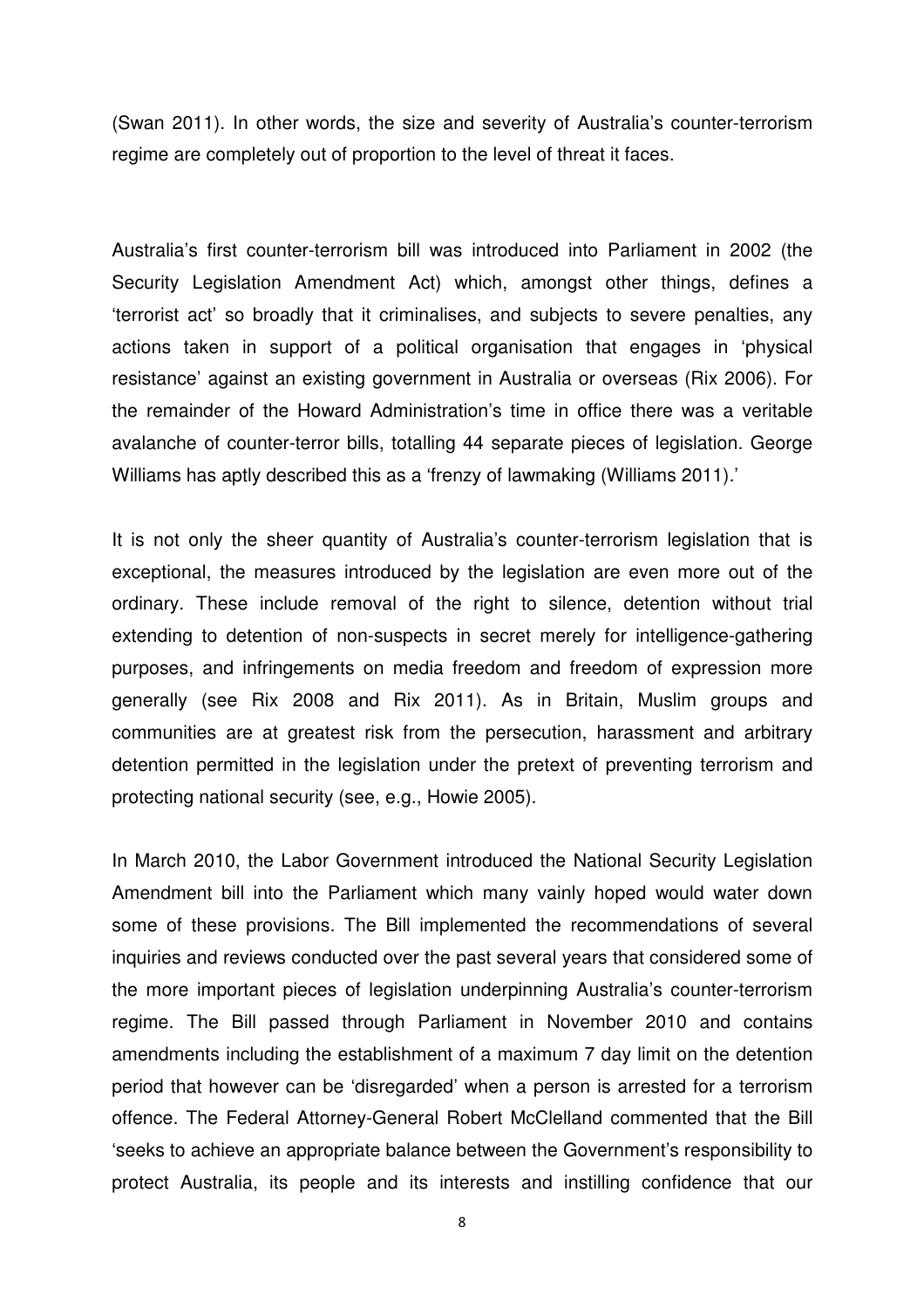national security and counter-terrorism laws will be exercised in a just and accountable way (McClelland 2010).' However, the Bill fails, for example, to revoke the power given to the Australian Security Intelligence Organisation (ASIO, Australia's domestic intelligence agency) to detain for up to 7 days and interrogate individuals who are not even suspected of any terrorist offence simply to collect unspecified intelligence.

#### **Discussion: Interrogating the Big Society**

One of the more interesting points to be noted is that the reforms to Britain's counterterrorism regime lie outside of the Big Society agenda. Indeed, in spite of the overblown rhetoric, the Big Society appears to have a fairly narrow focus. This is the Government's apparent desire both to transfer responsibility for social welfare from the public sector to the community through the promotion of volunteerism, and, to reduce public expenditure. This demonstrates that policy-making is actually driven by competing practical realities, that grand visions extend only so far as these realities allow, and that even where intersections exist between different policy components, such as reducing public spending, they are not always entirely coherent or consistent. Although the retreat from New Labour's counter-terror legislation has significant funding implications, for example the impact on the police service, it would be hard to see this as the principal driver of these developments. What this may mean for the political right is that the divisions between the neo-Conservative and neo-Liberal tendencies visible during Thatcher's stewardship and which caused Major to beg his party 'not to tie my hands' have not been eradicated by the adoption of the Big Society (Levitas 1986; Gamble 1988).

What is important to realise from the point of view of this paper is that even if the Australian Government was serious about amending, and moderating, the country's counter-terrorism regime there is little by way of inspiration, direction or example that it would find in the UK's Big Society agenda. This is because the reforms to the British counter-terrorism regime are motivated by intentions that have little in common with those that drive the Big Society, even where principles happen to coincide such as between small government and individual liberty. Such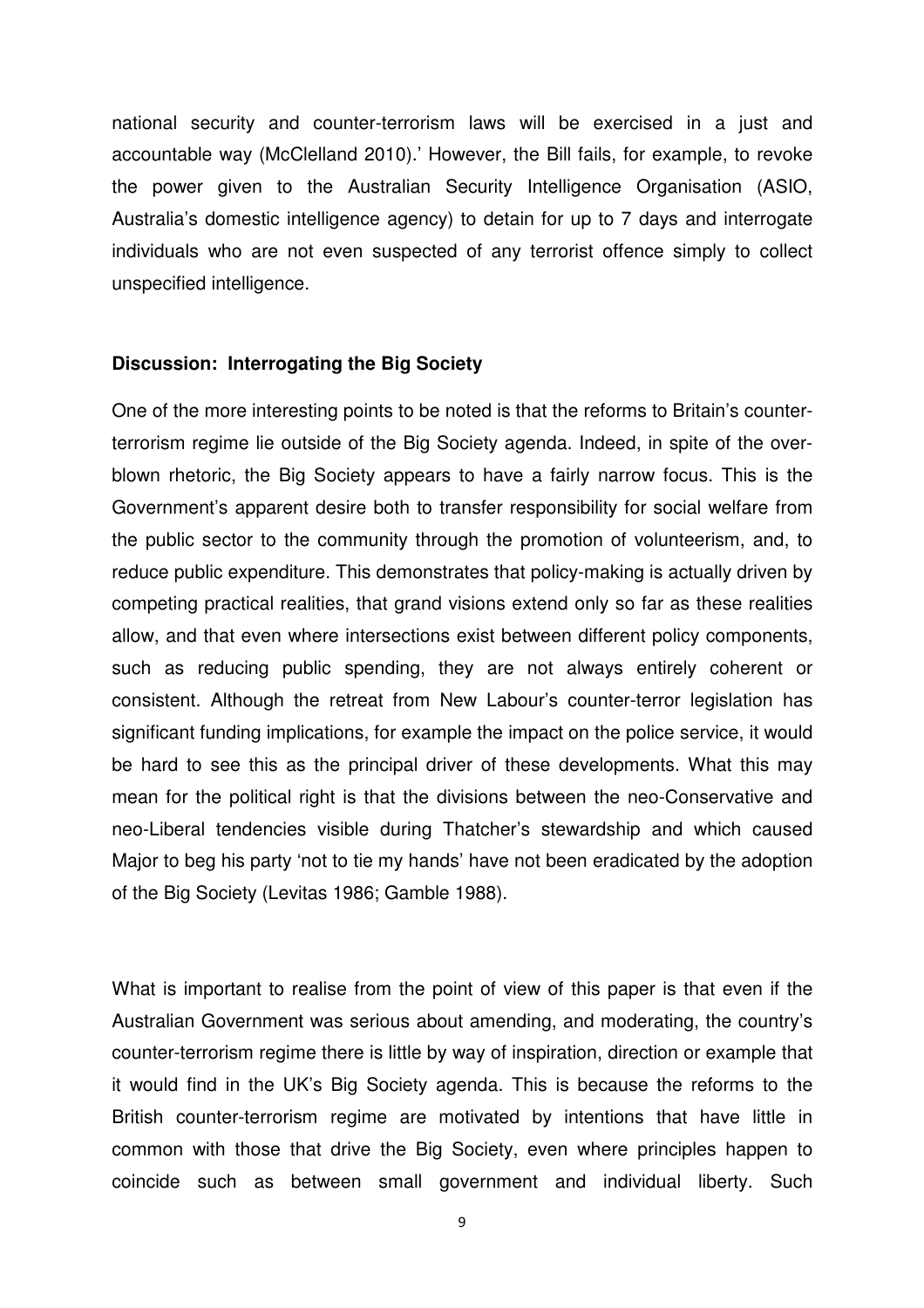coincidences cannot erase the fact that for individual liberty to have any practical meaning and outcomes individuals have to have genuine opportunities for meaningful employment, adequate incomes, good housing, quality education and life-long learning. After all, it is the availability of these opportunities which not only enables individuals to live full and rewarding lives but also gives them hope for their children's future. The relationship is a direct one for such opportunities diminish as the State, and its social expenditures, wither.

If this is so, then it is clear that countering terrorism has not been high on the Government's agenda, for the threat is not as great as it was once portrayed. Therefore, either the threat has declined since the election of the Coalition Government or it was never as great as New Labour maintained. Seen in this light, the attacks of July 2005 on London's public transport system were far more the exception than the rule. However, given the recent execution of Osama Bin Laden, we may see this situation change with a return to much more visible security controls amongst a host of other draconian measures.

## **Conclusion**

The Big Society agenda of the UK Coalition government has made a major impact on domestic social policy, but the ideas associated with it have travelled far beyond these shores. One of the nations currently considering its potential is Australia. In order to contribute to this debate we have focused on the area of anti-terror policy, largely because the two countries were involved in the post-2001 'War on Terror' and both implemented a raft of legislation designed to protect their citizenry from similar attacks. While the UK did influence Australian policy early on, it is fair to say that Australia eventually went much further in content and coverage. With the arrival of the UK Coalition the counter-terror measures introduced by New Labour were quickly targeted for amendment.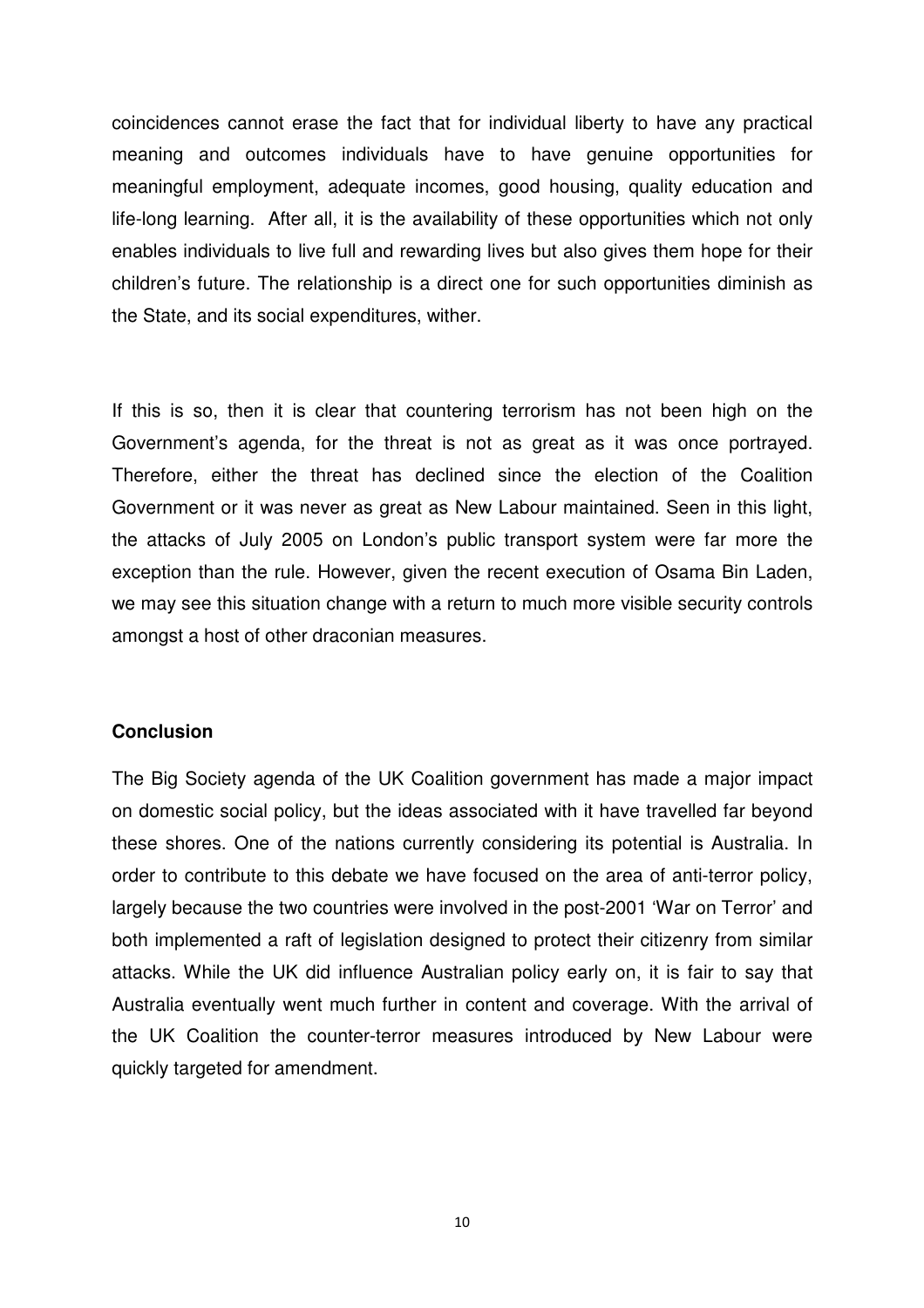Given the tendency to imitate the UK in this area can the Australian minority Labor Government (assisted by the Greens and Independents) be expected to follow suit, and if so, does the Big Society offer something worth emulating? Our view is that the counter-terror measures show the limits of the Big Society, that in fact they are not part of that agenda at all. On the one hand it reflects the neo-Liberal commitment to liberty as the primary human right, along with the corresponding reduction in public expenditure, and on the other, it underlines the reality that either the terror threat has lessened, or, that it was exaggerated from the beginning. As an aside there is an interesting anomaly when we consider terrorism and the terror networks. Many of the terrorist networks conform perfectly to the textbook examples of social networks and capital. They are built upon groups of like-minded people co-operating to pursue their own interests. Somewhat bizarrely, then, by promoting the ethos of social capital building the Government are actively encouraging disruptive elements in society to get together and create powerful networks and social capital. In this way social capital is not a force for creating social cohesion and 'social glue', but becomes a force for protest and disruption.

Ultimately, we would argue, the Big Society has little to offer Australia or any other society, unless they wish to establish a society with excessive and growing inequalities, restricted social mobility and facing terror of an utterly different kind. If Orwell were to assess the Big Society as an idea he would undoubtedly regard it as an example of a phrase representing its complete opposite – it heralds instead a withered, hollowed out society where 'we are all in it together' has become the most hollow phrase of all.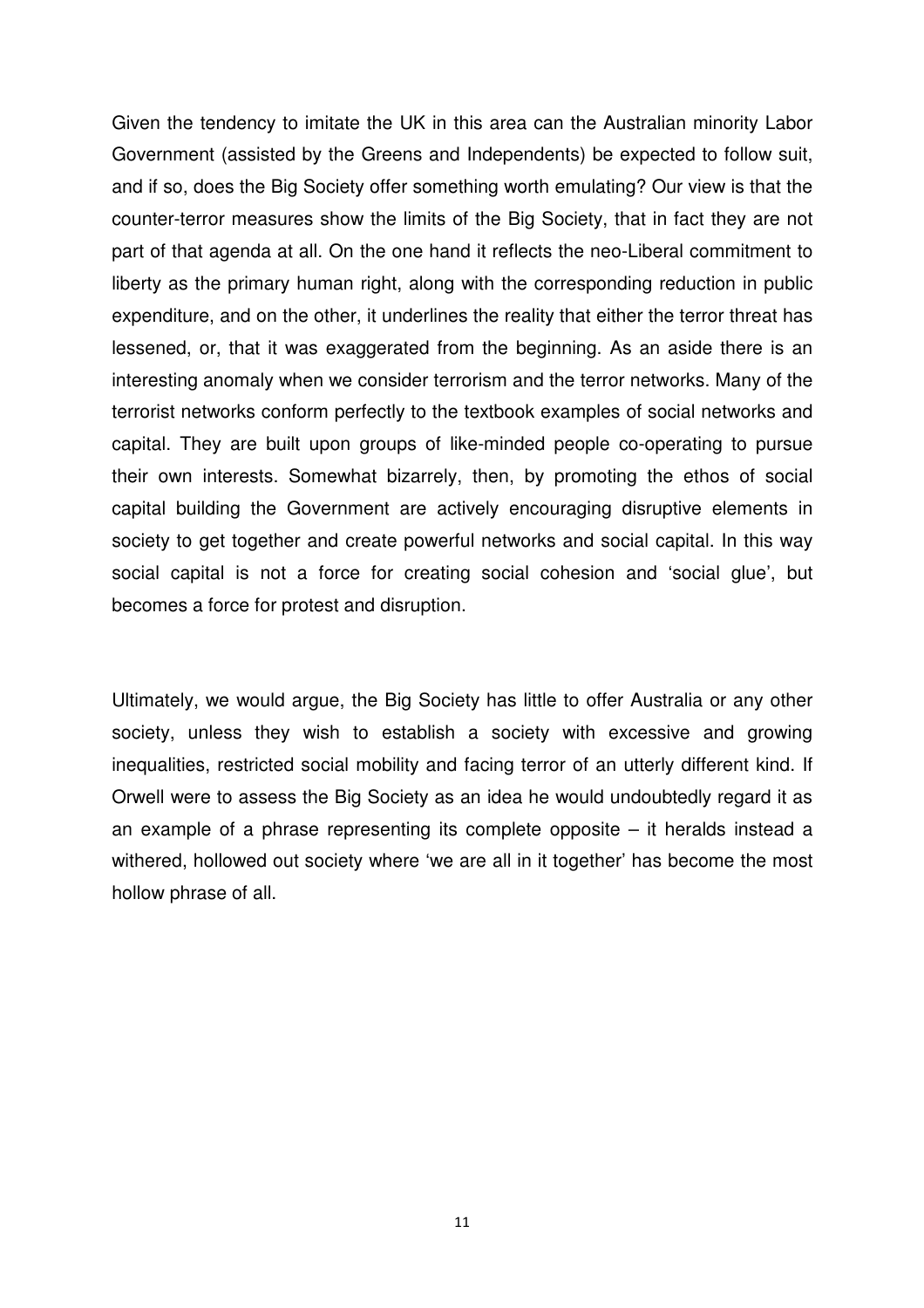# **References**

ACKERMAN B. (2006) Before the next attack. The New Statesman. July 2006. pp. 38-42.

AITCHISON G (2011) Political policing in Britain ahead of the Big Day. OpenDemocracy. April 2011 <http://www.opendemocracy>

AUSTRALIAN GOVERNMENT (2010) Counter-Terrorism White Paper: Securing Australia/Protecting our Community.

<http://www.dpmc.gov.au/publications/counter\_terrorism/docs/counterterrorism\_white\_paper.pdf>

BRENTON M (1985) The Voluntary Sector in British Social Services. London: Longman.

BRIGHT M (2008) British Jihad: Why our anti-terror strategy isn't working. New Statesman. April 2008. pp. 10-12.

COX E (2010) Put the big society (back) on the agenda again. Crikey, December 2010. <http://www.crikey.com.au/2010/12/09/eva-cox-put-the-big-society-back-onthe-agenda/>

DAILY MAIL (2011) Militant Muslim warns Royal Wedding terror attack is 'highly likely. MailOnline. <http://www.dailymail.co.uk/news/article-1372291/Muslim-Anjem-Choudary-warns-Royal-wedding-terror-attack-highly-likely.html>

DEXTER H (2007) 'New War, Good War and the War on Terror: Explaining, Excusing and Creating Western Neo-interventionism', Development and Change, vol. 38, no. 6 pp. 1055–1071.

GAMBLE A (1988) The Free Economy and the Strong State: The Politics of Thatcherism. London: Macmillan.

GREER S (2008) 'Human Rights and the Struggle against Terrorism in the United Kingdom', European Human Rights Law Review, vol. 2, pp. 163-172.

HADLEY R and HATCH S (1981) Social Welfare and the future of the State. London: Allen and Unwin.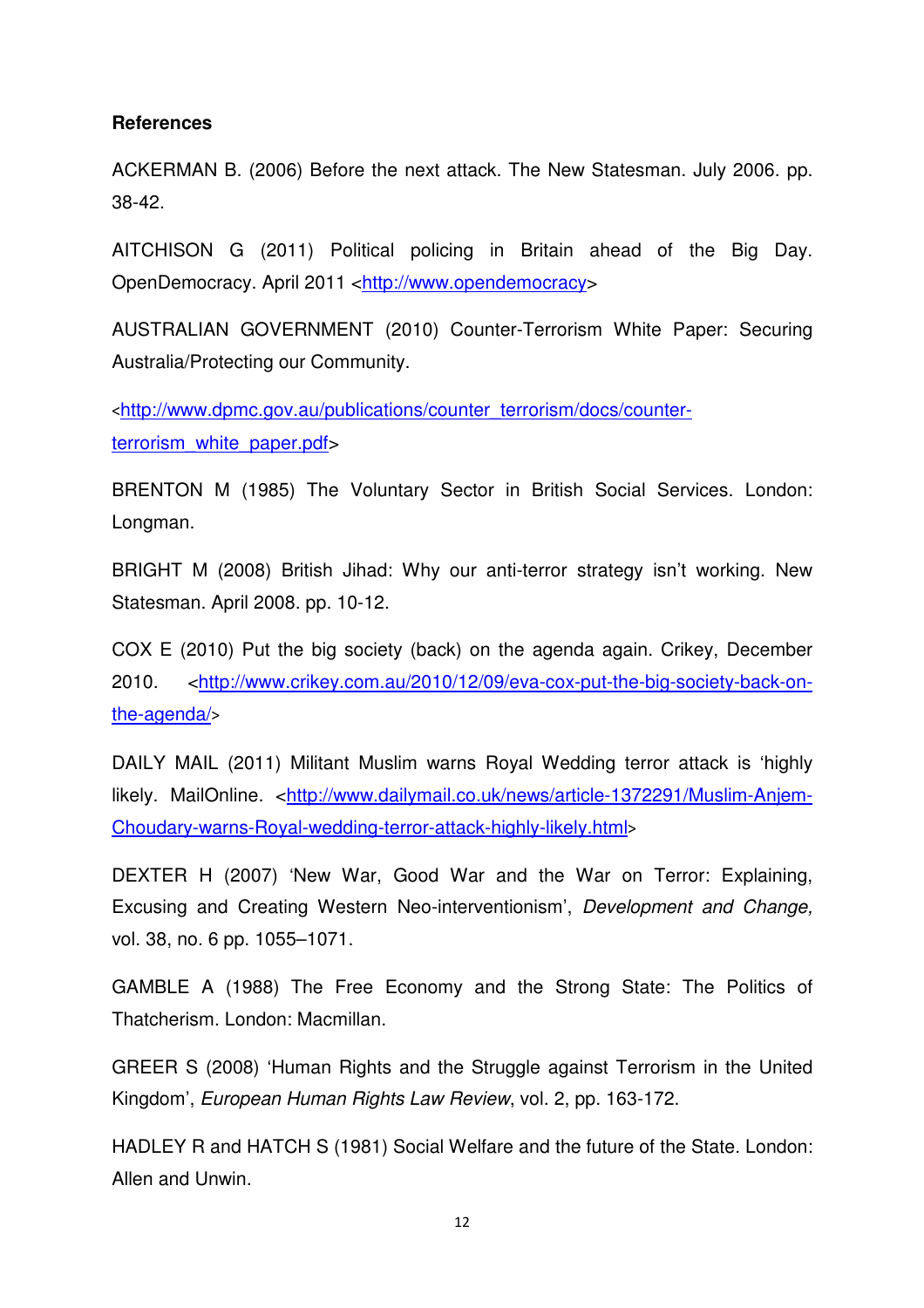HILLYARD P (1993) Suspect Community: People's Experience of the Prevention of Terrorism Acts in Britain. London: Pluto Press with Liberty

HILLYARD P (2005) 'The "War on Terror": Lessons from Ireland', <http://www.ecln.org/essays/essays-1.pdf>

HOME OFFICE (2004) Central government funding of voluntary and community organisations, 1982/83 to 2001/02.

HOWIE L (2005) The threat of terrorism and social change. Human Rights Defender Special Issue: The Anti-Terrorism Bill. November/December 2005, no. 2 pp. 22-23.

JOHNS NR SQUIRE G AND BARTON A (2009) 'Street Pastors: from Crime Prevention to Re-moralisation?', British Society of Criminology online journal, vol. 9, <http://www.britsoccrim.org/volume9/3.Johns09.pdf>

KIRKUP J (2011) Muslims must embrace our British values, David Cameron says. The Telegraph, 5/2/11.

LEVITAS R (Ed.) (1986) The Ideology of the New Right. Cambridge: Polity Press.

McCLELLAND R (2010) National Security Legislation Passes Parliament <http://www.attorneygeneral.gov.au/www/ministers/mcclelland.nsf/Page/MediaRelea ses\_2010\_FourthQuarter\_15November2010-NationalSecurityLegislationpassestheParliament>

McGUINESS J (2009) Walking the streets with the flip-flop angels. Church Times. January 2009. pp. 20-21.

POYNTING S and MASON V (2006) '''Tolerance, Freedom, Justice and Peace''?: Britain, Australia and Anti-Muslim Racism since11 September 2001', Journal of Intercultural Studies, vol. 27, no. 4 pp. 365-391.

ROWSON J BROOME S and JONES A (2010) Connected Communities: How social networks power and sustain the Big Society. RSA Report <http://www.thersa.org/projects/connected-communities>